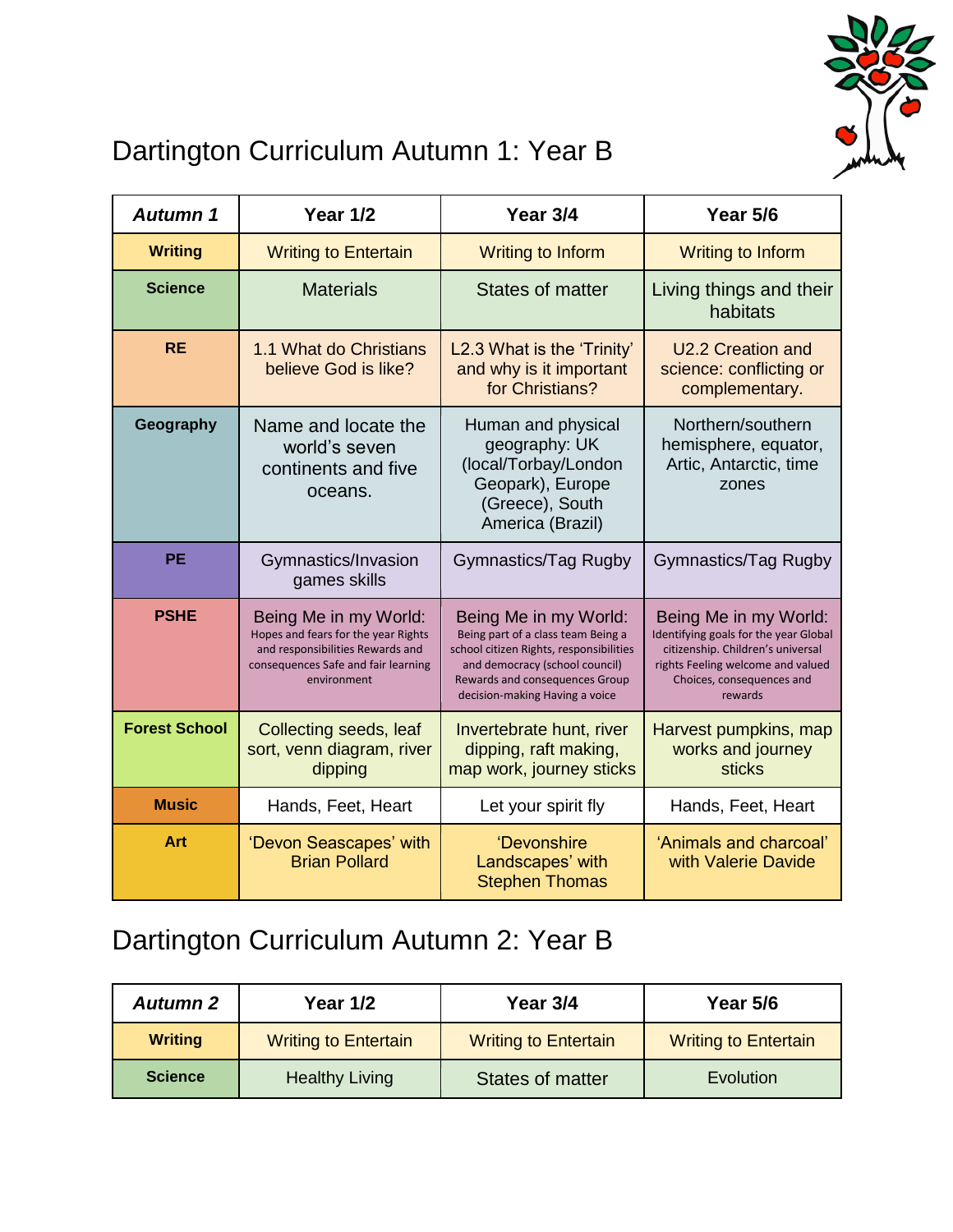

| <b>RE</b>            | 1.6 Who is a Muslim<br>and how do they live?<br>(Part 1)                                                                                                                                                                           | <b>L2.7 What do Hindus</b><br>believe God is like?                                                                                                                                                                                       | U2.11 Why do some<br>people believe in God<br>and some people not?<br>(C, NR)                                                                                                                                            |
|----------------------|------------------------------------------------------------------------------------------------------------------------------------------------------------------------------------------------------------------------------------|------------------------------------------------------------------------------------------------------------------------------------------------------------------------------------------------------------------------------------------|--------------------------------------------------------------------------------------------------------------------------------------------------------------------------------------------------------------------------|
| <b>History</b>       | Changes in Transport -<br>link to Brunel Railway<br>and its significance to<br>Devon                                                                                                                                               | Britain's settlements by<br>Anglo Saxons and Scots                                                                                                                                                                                       | The Viking and Anglo<br>Saxon struggle for the<br>kingdom of England at<br>the time of Edward the<br>confessor.                                                                                                          |
| <b>PE</b>            | <b>Dance/Ball Skills</b>                                                                                                                                                                                                           | Dance/Football                                                                                                                                                                                                                           | Dance/Football                                                                                                                                                                                                           |
| <b>PSHE</b>          | <b>Celebrating Difference:</b><br>Assumptions and stereotypes about<br>gender Understanding bullying<br>Standing up for self and others.<br>Making new friends Gender diversity<br>Celebrating difference and<br>remaining friends | <b>Celebrating Difference:</b><br>Challenging assumptions Judging by<br>appearance Accepting self and<br>others Understanding influences<br>Understanding bullying Problem-<br>solving Identifying how special and<br>unique everyone is | <b>Celebrating Difference:</b><br>Perceptions of normality<br>Understanding disability Power<br>struggles Understanding bullying<br>Inclusion/exclusion Differences as<br>conflict, difference as celebration<br>Empathy |
| <b>Forest School</b> | Pressing beech leaves,<br>leaf wreaths, pumpkin<br>soup making, leaf<br>fireworks, popcorn                                                                                                                                         | Pumpkin soup, leaf<br>threading, leaf wreaths,<br><b>Christmas trees</b>                                                                                                                                                                 | Pumpkin soup, leaf<br>threading, leaf wreaths,<br><b>Christmas trees</b>                                                                                                                                                 |
| <b>Music</b>         | Ho Ho Ho                                                                                                                                                                                                                           | Glockenspiel stage 1                                                                                                                                                                                                                     | <b>Classroom Jazz 2</b>                                                                                                                                                                                                  |
| Art                  | 'Devon Seascapes' with<br><b>Brian Pollard</b>                                                                                                                                                                                     | 'Devonshire<br>Landscapes' with<br><b>Stephen Thomas</b>                                                                                                                                                                                 | 'Animals and charcoal'<br>with Valerie Davide                                                                                                                                                                            |

# Dartington Curriculum Spring 1: Year B

| <b>Spring 1</b> | <b>Year 1/2</b>                                        | Year 3/4                                                   | Year 5/6                               |
|-----------------|--------------------------------------------------------|------------------------------------------------------------|----------------------------------------|
| <b>Writing</b>  | Writing to Inform                                      | <b>Writing to Persuade</b>                                 | <b>Writing to Persuade</b>             |
| <b>Science</b>  | <b>Food Chains</b>                                     | Living things and their<br>habitats                        | Animals Including<br><b>Humans</b>     |
| <b>RE</b>       | 1.6 Who is Muslim and<br>how do they live?<br>(PART 2) | L2.8 What does it mean<br>to be Hindu in Britain<br>today? | U2.7 Why do Hindus<br>want to be good? |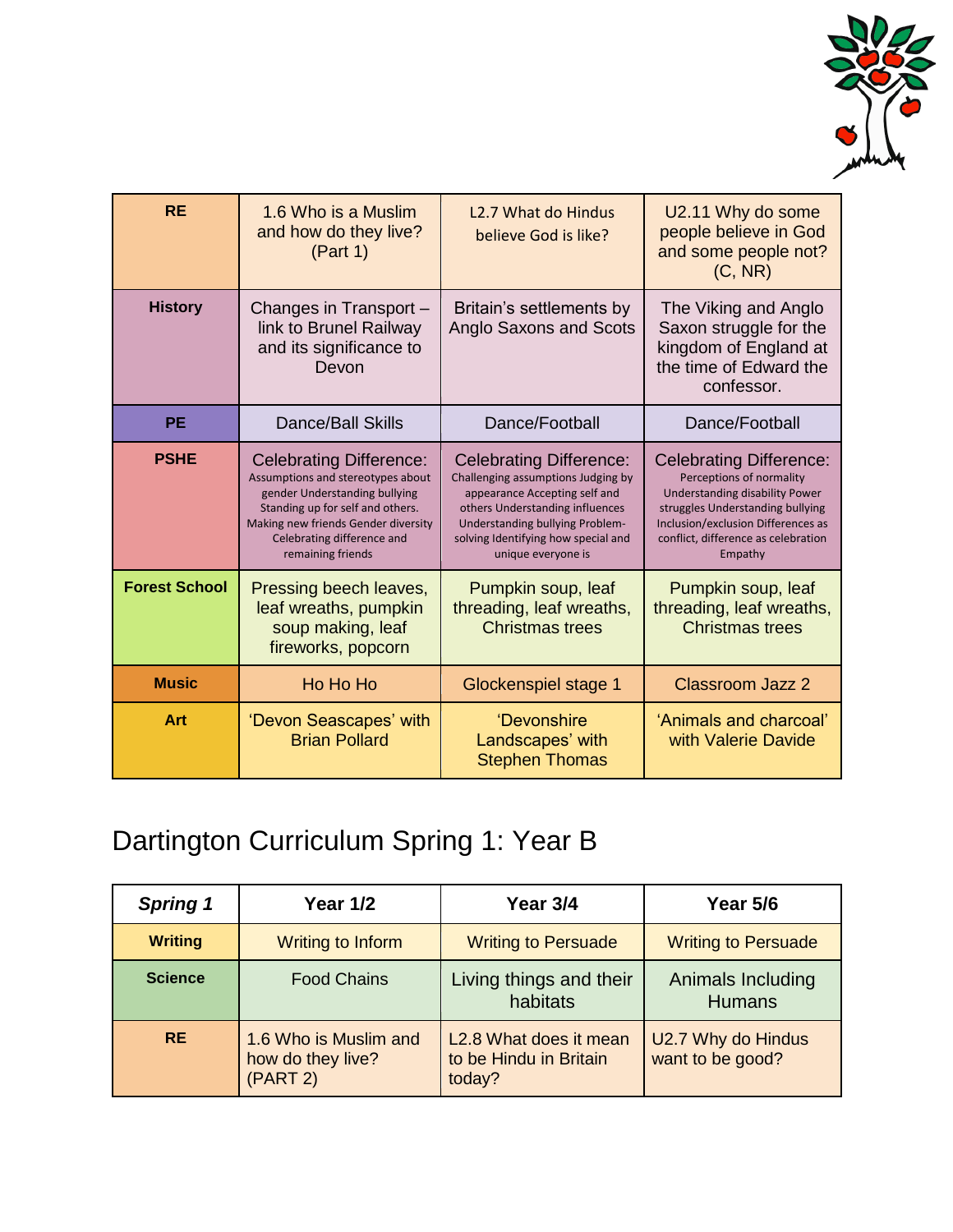

| Geography            | <b>Explore similarities</b><br>and differences within<br>the UK: study the<br>Torquay global<br>Geopark with<br>Dartington                                                       | Use atlases, maps,<br>globes and digital<br>mapping to locate<br>countries and<br>describe the features<br>studied                                                                                                | Human Geography:<br>settlements, land use,<br>trade links and<br>distribution of natural<br>resources (UK,<br>Greece, Brazil,<br>Egypt)                                                                           |
|----------------------|----------------------------------------------------------------------------------------------------------------------------------------------------------------------------------|-------------------------------------------------------------------------------------------------------------------------------------------------------------------------------------------------------------------|-------------------------------------------------------------------------------------------------------------------------------------------------------------------------------------------------------------------|
| <b>PE</b>            | Gymnastics/Invasion<br>games: Hi 5 Netball                                                                                                                                       | Gymnastics/Handball                                                                                                                                                                                               | Gymnastics/Swimming                                                                                                                                                                                               |
| <b>PSHE</b>          | <b>Dreams and Goals:</b><br>Achieving realistic goals<br>Perseverance. Learning strengths<br>Learning with others Group co-<br>operation Contributing to and<br>sharing success. | <b>Dreams and Goals: Hopes</b><br>and dreams Overcoming<br>disappointment Creating new,<br>realistic dreams Achieving goals.<br>Working in a group Celebrating<br>contributions Resilience. Positive<br>attitudes | <b>Dreams and Goals:</b><br>Personal learning goals,<br>in and out of school. Success<br>criteria. Emotions in success.<br>Making a difference in<br>the world Motivation. Recognising<br>achievements Compliment |
| <b>Forest School</b> | Mini Habitats<br>Invertebrate hunt,<br>weeding, nature hunt                                                                                                                      | Den building, weeding,<br><b>Andy Goldsworthy ice</b><br>mobiles                                                                                                                                                  | Den making, meeting<br>needs, taking turns,<br>working collaboratively                                                                                                                                            |
| <b>Music</b>         | I Wanna Play in a Band                                                                                                                                                           | <b>Three Little Birds</b>                                                                                                                                                                                         | A New Year Carol                                                                                                                                                                                                  |
| Art                  | 'Collage Art' with Peter<br><b>Blake</b>                                                                                                                                         | 'Clay sculptures' with<br><b>Henry Moore</b>                                                                                                                                                                      | 'Abstract Space' with<br><b>Zoe Squires</b>                                                                                                                                                                       |

# Dartington Curriculum Spring 2: Year B

| <b>Spring 2</b> | <b>Year 1/2</b>                                            | Year 3/4                                                            | <b>Year 5/6</b>                                                             |
|-----------------|------------------------------------------------------------|---------------------------------------------------------------------|-----------------------------------------------------------------------------|
| <b>Writing</b>  | <b>Writing to Entertain</b>                                | <b>Writing to Entertain</b>                                         | Writing to Inform                                                           |
| <b>Science</b>  | <b>Habitats</b>                                            | Animals, Including<br><b>Humans</b>                                 | <b>Earth and Space</b>                                                      |
| <b>RE</b>       | 1.5 SALVATION: Why<br>does Easter matter to<br>Christians? | L2.5 Why do Christians<br>call the day Jesus died<br>'Good Friday'? | U2.5 What do<br><b>Christians believe</b><br>Jesus did to 'save'<br>people? |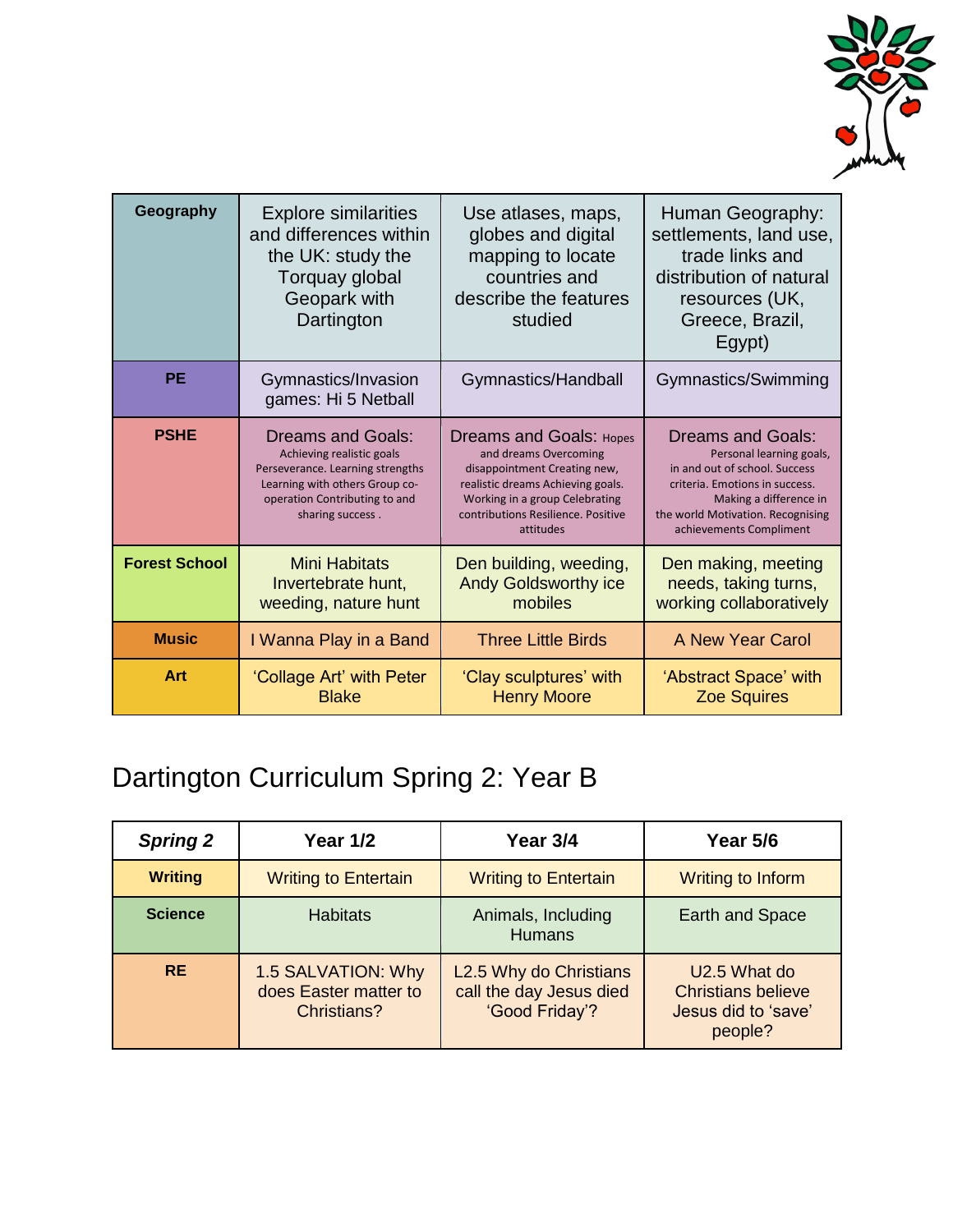

| <b>History</b>                 | The Great Fire of<br>London                                                                                                    | WW2 D-day landings at<br>Slapton and the impact<br>on Totnes                                                                             | The Mayan Civilisation                                                                                                                                                                              |
|--------------------------------|--------------------------------------------------------------------------------------------------------------------------------|------------------------------------------------------------------------------------------------------------------------------------------|-----------------------------------------------------------------------------------------------------------------------------------------------------------------------------------------------------|
| <b>PE</b>                      | Dance/ Bat and Ball<br><b>Skills</b>                                                                                           | Dance/Cricket                                                                                                                            | Dance/Cricket                                                                                                                                                                                       |
| <b>PSHE</b>                    | Healthy Me: Motivation,<br>Healthier choices, Relaxation,<br>Healthy eating and nutrition<br>Healthier snacks and sharing food | Healthy Me: Healthier<br>friendships, Group dynamics,<br>Smoking, Alcohol Assertiveness,<br>Peer pressure, Celebrating inner<br>strength | <b>Healthy Me: Taking personal</b><br>responsibility How substances<br>affect the body Exploitation,<br>including 'county lines' and gang<br>culture Emotional and mental<br>health Managing stress |
| <b>Forest</b><br><b>School</b> | Sowing seeds, watering<br>plants, blossom painting                                                                             | Sowing seeds, parts of a<br>plant, watering plants                                                                                       | Changing materials,<br>damper bread, plaster<br>of paris, twig<br>identification                                                                                                                    |
| <b>Music</b>                   | Zoo Time                                                                                                                       | <b>Dragon Song</b>                                                                                                                       | You've Got a Friend                                                                                                                                                                                 |
| Art                            | 'Collage Art' with Peter<br><b>Blake</b>                                                                                       | 'Clay sculptures' with<br><b>Henry Moore</b>                                                                                             | 'Abstract Space' with<br><b>Zoe Squires</b>                                                                                                                                                         |

# Dartington Curriculum Summer 1: Year B

| Summer 1       | <b>Year 1/2</b>                                                                                       | Year 3/4                                                                                     | Year 5/6                                                                                                                                           |
|----------------|-------------------------------------------------------------------------------------------------------|----------------------------------------------------------------------------------------------|----------------------------------------------------------------------------------------------------------------------------------------------------|
| <b>Writing</b> | Writing to Inform                                                                                     | Writing to Inform                                                                            | <b>Writing to Entertain</b>                                                                                                                        |
| <b>Science</b> | <b>Plants</b>                                                                                         | Sound                                                                                        | Electricity                                                                                                                                        |
| <b>RE</b>      | 1.4 GOSPEL: What is<br>the good news Jesus<br>brings?                                                 | L <sub>2.6</sub> For Christians,<br>when Jesus left, what<br>was the impact of<br>Pentecost? | U2.6 For Christians,<br>what kind of king is<br>Jesus?                                                                                             |
| Geography      | Explore similarities and<br>differences of a non<br>European country:<br><b>Brazillian rainforest</b> | Physical Geography:<br>Rivers and mountains                                                  | Geographical<br>similarities and<br>differences: I can<br>explain how locations<br>around the world are<br>changing (UK, Greece,<br>Brazil, Egypt) |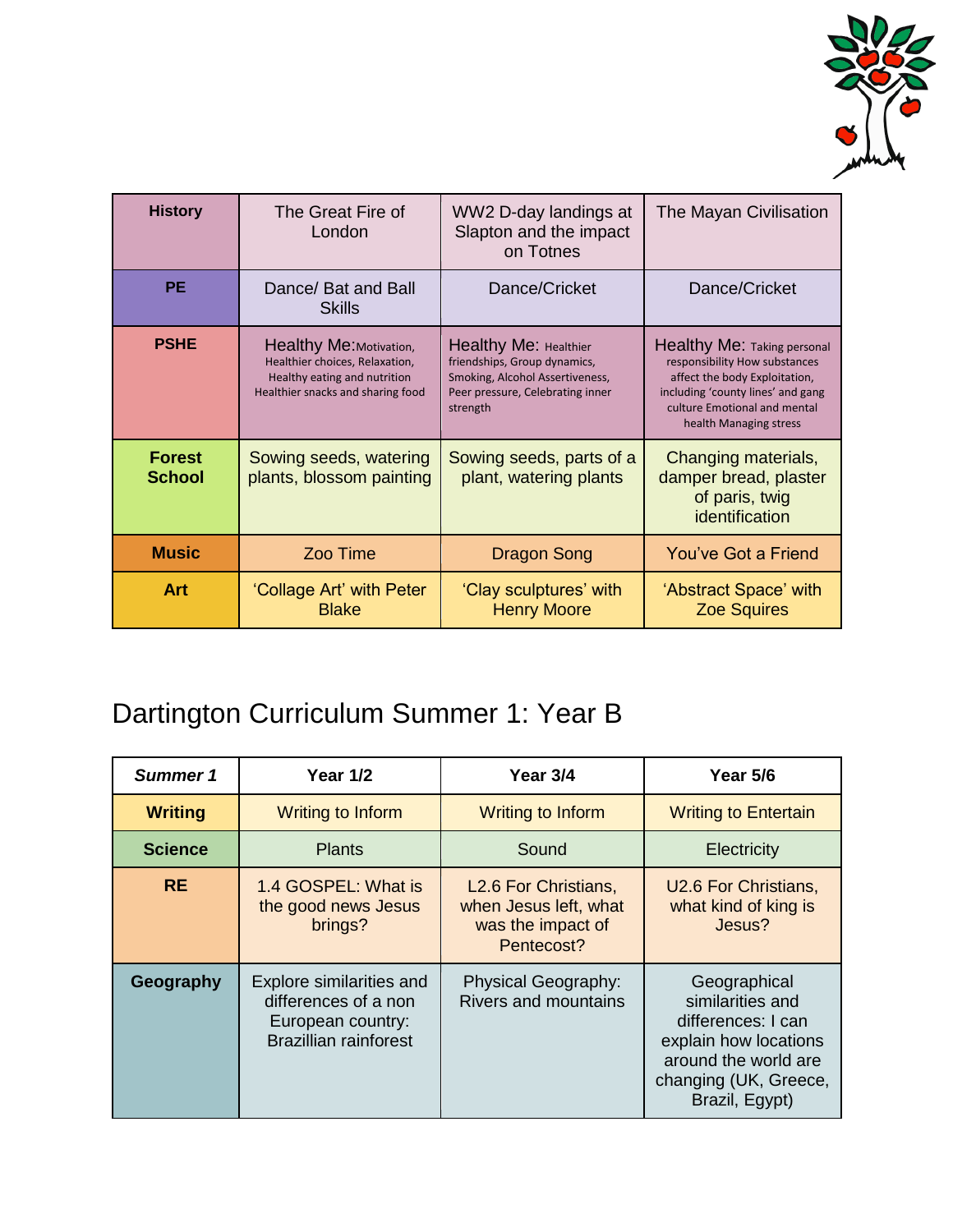

| <b>PE</b>                      | Gymnastics/Athletics                                                                                                 | Gymnastics/Athletics                                                                                                                                                           | Gymnastics/Athletics                                                                                                                                                                                                                                                |
|--------------------------------|----------------------------------------------------------------------------------------------------------------------|--------------------------------------------------------------------------------------------------------------------------------------------------------------------------------|---------------------------------------------------------------------------------------------------------------------------------------------------------------------------------------------------------------------------------------------------------------------|
| <b>PSHE</b>                    | Relationships: Different<br>types of family Physical contact<br>boundaries Friendship and conflict<br><b>Secrets</b> | Relationships: Jealousy, Love<br>and loss, Memories of loved ones,<br>Getting on and Falling Out,<br>Girlfriends and boyfriends, Showing<br>appreciation to people and animals | Relationships:self-<br>recognition and self-worth<br>Building self-esteem, Safer<br>online communities, Rights and<br>responsibilities online Online<br>gaming and gambling, Reducing<br>screen time, Dangers of online<br>grooming SMARRT internet<br>safety rules |
| <b>Forest</b><br><b>School</b> | Sowing seeds, watering<br>plants, Dandelion circle<br>of life                                                        | Sound maps, bird song,<br>deer ears stalking, make<br>woodland instruments                                                                                                     | Weaving                                                                                                                                                                                                                                                             |
| <b>Music</b>                   | <b>Friendship Song</b>                                                                                               | <b>Bringing Us Together</b>                                                                                                                                                    | Music in Me                                                                                                                                                                                                                                                         |
| <b>Art</b>                     | 'Natures Colours' with<br>Kandinsky                                                                                  | 'The world's rivers and<br>lakes' with Claude<br><b>Monet</b>                                                                                                                  | 'Botanical Printmaking'<br>with Wang Gai                                                                                                                                                                                                                            |

#### Dartington Curriculum Summer 2: Year B

| Summer 2       | <b>Year 1/2</b>                                                                 | Year 3/4                                                                                          | <b>Year 5/6</b>                                                     |
|----------------|---------------------------------------------------------------------------------|---------------------------------------------------------------------------------------------------|---------------------------------------------------------------------|
| <b>Writing</b> | <b>Writing to Entertain</b>                                                     | <b>Writing to Entertain</b>                                                                       | <b>Writing to Discuss</b>                                           |
| <b>Science</b> | <b>Plants</b>                                                                   | Electricity                                                                                       | <b>Electricity</b>                                                  |
| <b>RE</b>      | 1.8 What makes some<br>places sacred to<br>believers? (C,M)                     | L <sub>2</sub> .11 How and why do<br>people mark the<br>significant events of life?<br>(C, H, NR) | U2.12 How does faith<br>help people when life<br>gets hard?         |
| <b>History</b> | Significant people: Neil<br>Armstrong, Christopher<br>Columbus and Tim<br>Peake | Changes in Britain from<br>the stone age to the iron<br>age                                       | The Shang Dynasty<br>and the achievements<br>of early civilisations |
| <b>PE</b>      | Dartmoor 3 Ball/ Tennis<br>and racquet skills                                   | Dartmoor 3 Ball/ Tennis<br>and racquet skills                                                     | Dartmoor 3 Ball/<br>Swimming                                        |